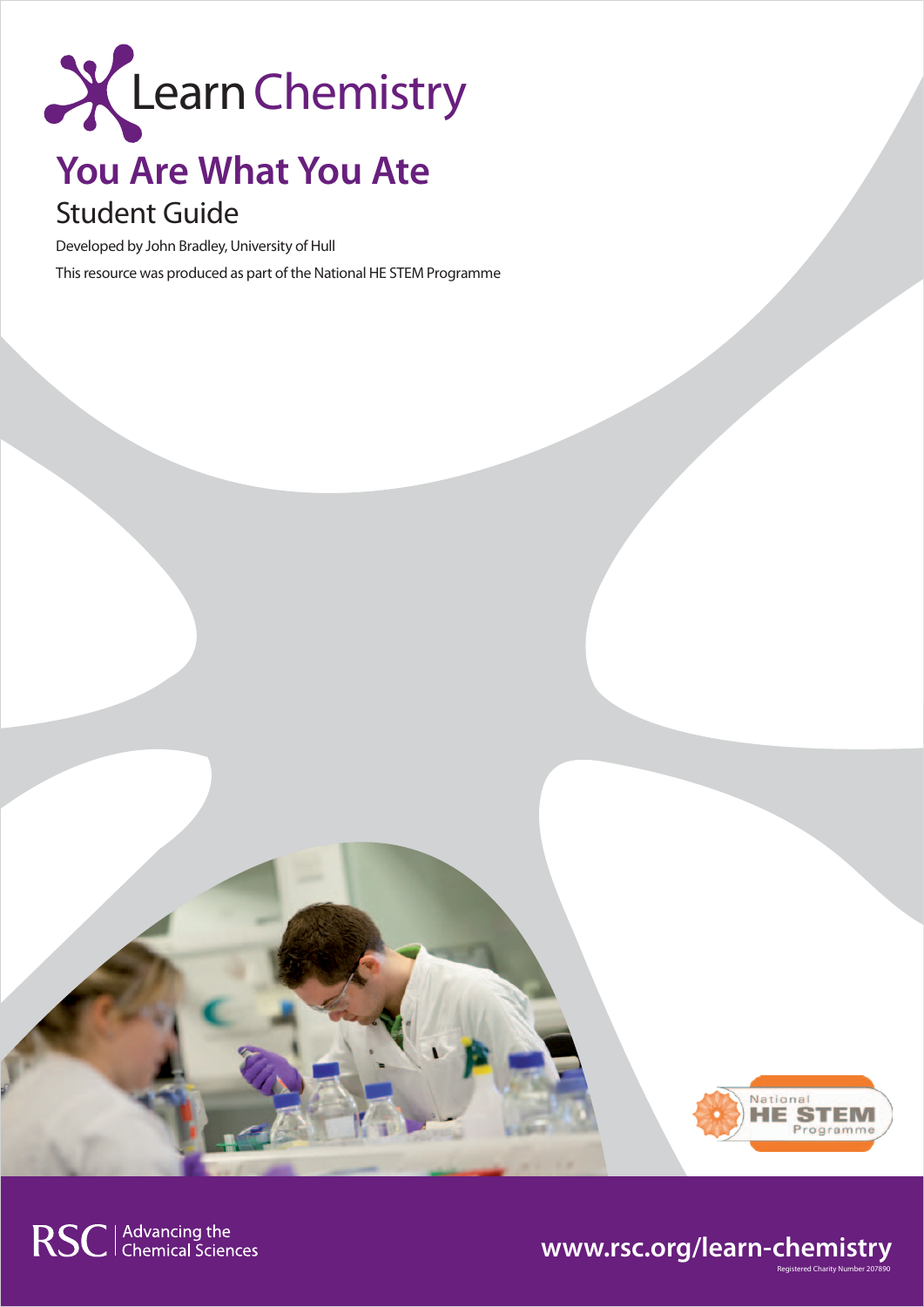# **YOU ARE WHAT YOU ATE: THE CHEMISTRY OF THE OBESITY EPIDEMIC.**

# **ASSIGNMENT BRIEF**

## **Aim**

The aim of the resource is the acquisition of the following skills:

- Critical analysis of published information on dietary and metabolic chemistry related to obesity
- Team working
- Oral and written communication
- Problem solving

#### **The Subject of the Resource,**

The RSC Roadmap identifies food and 'creating and securing a safe, environmentally friendly, diverse and affordable food supply' as a priority for the world. This is usually seen as a strategy to fight starvation in underdeveloped parts of the globe, but in the developed countries a factor of increasing importance in threatening life expectancy is not starvation but obesity – a different aspect of poor nutrition.

There is a general public ignorance of the factors involved in maintaining a healthy diet. It falls to the trained scientist to find ways to inform and enlighten the public about food, nutrition and the risks consequent on a poor diet rich in fats and sugar. The goal for chemists is to attempt to put this information in a format suitable for a lay-audience.

## **Learning Outcomes**

After completing the module you will be able to:

- Describe the nature and breadth of the obesity epidemic
- Discuss the prospective societal impact of the rise in obesity in children
- Discuss the connection between obesity and type 2 diabetes and other pathologies;
- Describe the relative energy content of food, and its composition in terms of carbohydrates, lipids and protein;
- Delineate the metabolic pathways for food constituents and the interconnection between them;
- Prepare from published sources and deliver a short illustrated talk, suitable for schools, on the obesity epidemic and its causes, and propose possible remedial strategies;
- Prepare a poster or short pamphlet on the topic and a short report containing policy recommendations to government.

## **Objectives (what you have to do)**

1. Submit a proposal of no more than three A4 pages to your local authority for support for the preparation and delivery of presentations to sixth-form school children on the obesity epidemic. (30% of the final mark).

You will be assigned to groups of no more than 5, each group to work together to gather scientific and sociological information on the obesity crisis with particular emphasis on the problems these issues pose for children and young adults. You will do this based on information gathered from public sources such as press coverage, government reports, websites and recommended texts. With this information you will write and submit a proposal to your local authority to justify the need for public education on this topic.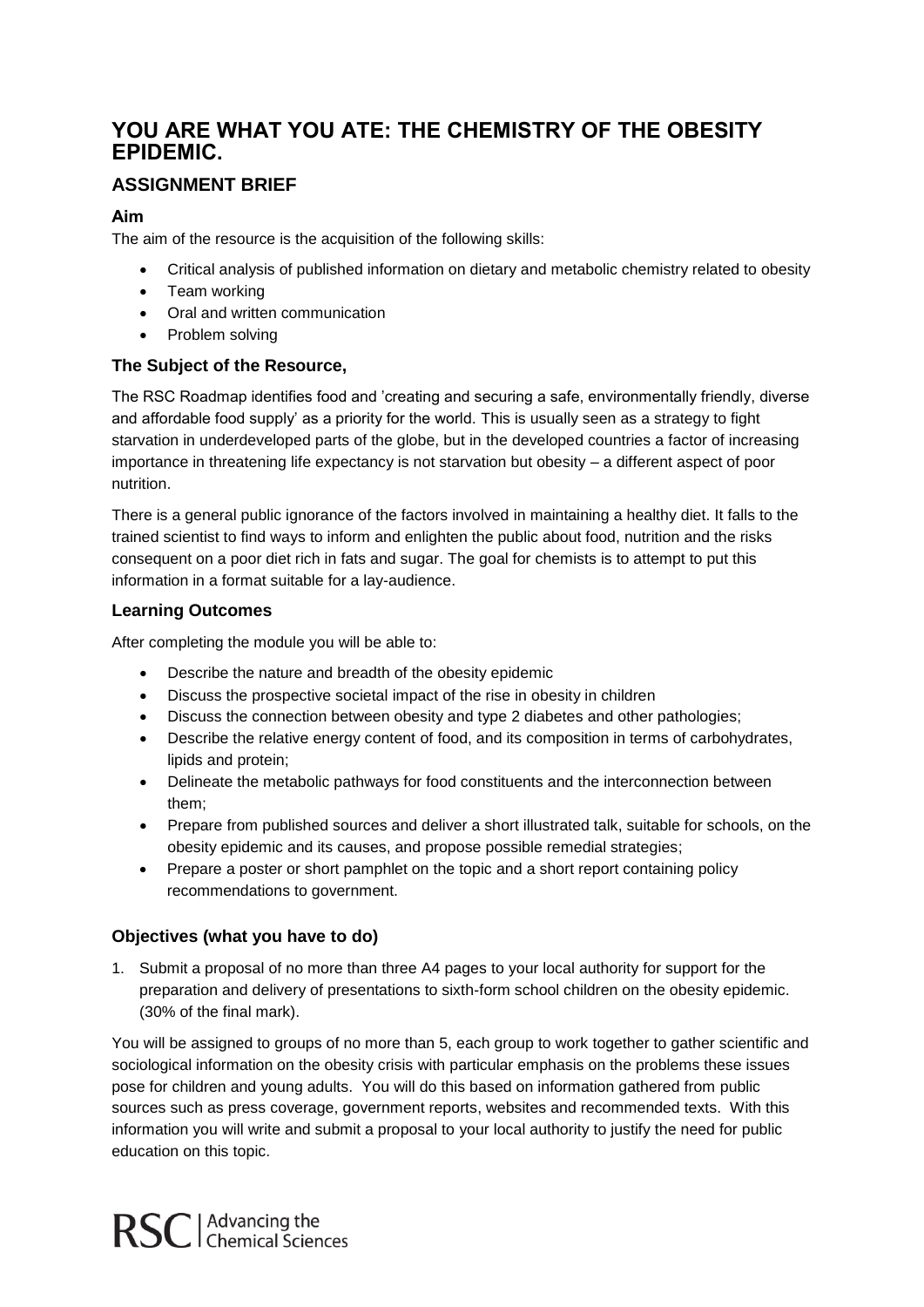Your proposal should demonstrate your understanding of:

- The definition of obesity
- The scope of the crisis especially for young people, your target audience The consequences of obesity
- The need for education on the issue

Your proposal will be accompanied by:

2. A draft of a letter to a head teacher proposing a school visit and presentation. Prepare and deliver a 20 minute presentation and a 2-page leaflet or flier suitable for scientifically literate senior school children. (60% of the final mark)

On the basis of your proposal, its scope and content, and with feedback from tutors, you will gather further information from published sources to construct a 20-minute talk using PowerPoint or any other tutor-recommended means. The presentation should have both scientific and public health content. The leaflet, designed to advertise your visit to the school, should summarise the material in your presentation in a way you feel will be engaging to school children and attract them to your talk.

You may decide on the choice of material you wish to include in the presentation you prepare, but you should make sure that it reflects the focus and balance outlined in your proposal. You should consider:

- Demographic data the incidence of obesity especially in the young
- The nutritional needs of adolescents and young adults
- Energy content of food types
- Metabolic chemistry relevant to digestion of carbohydrates, fats and proteins and of fat deposition
- Energy balance and storage
- Both dietary and lifestyle issues
- Medical consequences of obesity
- 3. Prepare a report with a set of policy recommendations for government to address the problem. (10% of the final mark).

The report should take the form of a four-page document summarising your findings followed by whatever policy recommendations you think appropriate. Be as radical as you like – you might never be asked to do this again!

#### **Resources**

You will be provided with seminal websites from which to begin, but you are expected to follow links to relevant material that you require and search independently for information, and for clarification of unfamiliar terminology and concepts. The volume of information online is enormous – be critical in appraising the documents you find to enable you to develop thematic consistency for your presentations. The text D.A. Bender*: Nutrition and Metabolism: 4th Edition* CRC Press. Page and chapter references are given at various points to this text but other available sources may be used.

#### **Assessment**

 Your proposal letter will be assessed on its first submission. It should demonstrate that you have surveyed a range of public sources and that you have knowledge of the metabolic issues affecting obesity.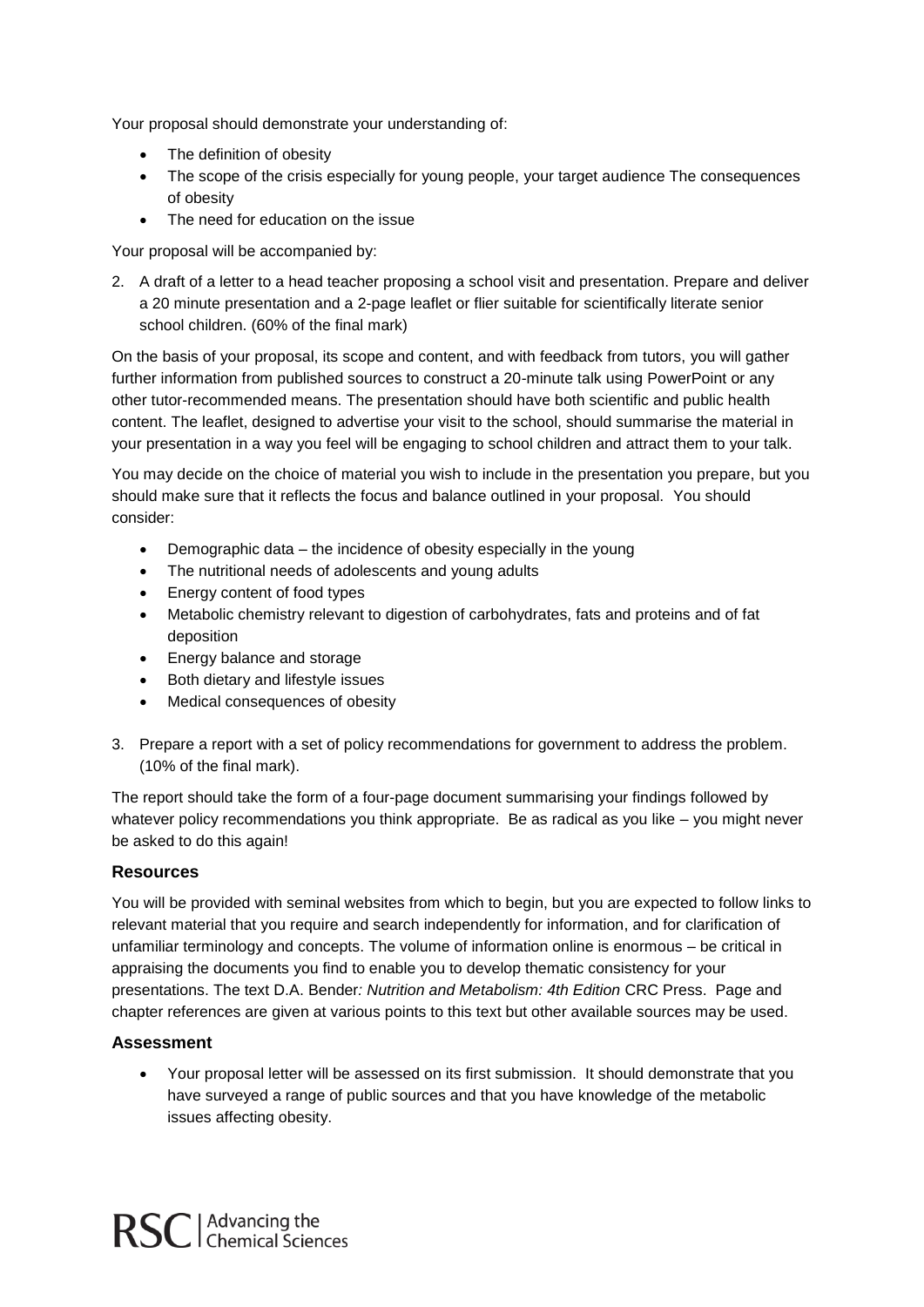- Your presentation will be assessed on several criteria:
	- $\circ$  Structure of the talk (was the theme clear from the beginning and were ideas developed logically);
	- $\circ$  Presentation style (was the talk articulated clearly, did the speaker connect well with the audience);
	- $\circ$  Content (was there a good balance between scientific and societal and public health issues; was the talk consistent with your proposal letter);
	- $\circ$  Question and answer (were questions answered convincingly and with confidence);
	- $\circ$  Quality and impact of the flier (did the flier give a good idea of the importance of the talk).
- Your report, which is a slightly longer version of the proposal letter, will be assessed on balance of content (scientific *vs* societal issues) and how well it presents the arguments you have made in your presentation.

# **STUDENT RESOURCES FOR PROPOSAL LETTER AND PRESENTATION PREPARATION**

#### **General comment on the use of web-based sources**

The websites and text references provided to you throughout this resource are suggested to enable you to make an entry into the vast amount of information available on this important topic. It will immediately become apparent that you cannot read all of it. However, by reading summaries and abstracts of longer documents and following links in these documents that look promising for your team's approach, and looking critically at the content, you will form your own unique picture of the issue, and this will inform the output you produce. A good starting point for a search of the Internet can be a Wikipedia entry that a search will produce.

The following websites will introduce you to some government reports (which are very long), some specialist websites on the topic (e.g. The National Obesity Observatory), the academic journal literature (e.g. *The Lancet*) and serious reporting in the press (e.g. *The Guardian*). You should not try to read the *Foresight* report in its entirety – the Executive Summary is sufficient, and that is quite long itself. Similarly for the *NHS* site. *The Lancet* "Series Comments" will give you a serious academic point of view. *The Guardian* articles are easily readable and give you the perspective of serious reporting in the national press.

It is important that you try following some of the links in these resources for more information, especially the links in the media stories. The recommended text throughout is *DA Bender: Nutrition and Metabolism: 4th Edition* CRC Press. (2008), and analogous information at greater or lesser levels of complexity can be found by searching online. You should by now feel comfortable in developing your online search strategy. As you come across terminology you haven't seen before, search online for definitions and information. In this way build up your knowledge of the topics. Be careful to appraise critically your sources – an article in *The Lancet* carries much more weight than an article in the tabloid press.

The information you will consider comes under three headings

• The incidence of overweight and obesity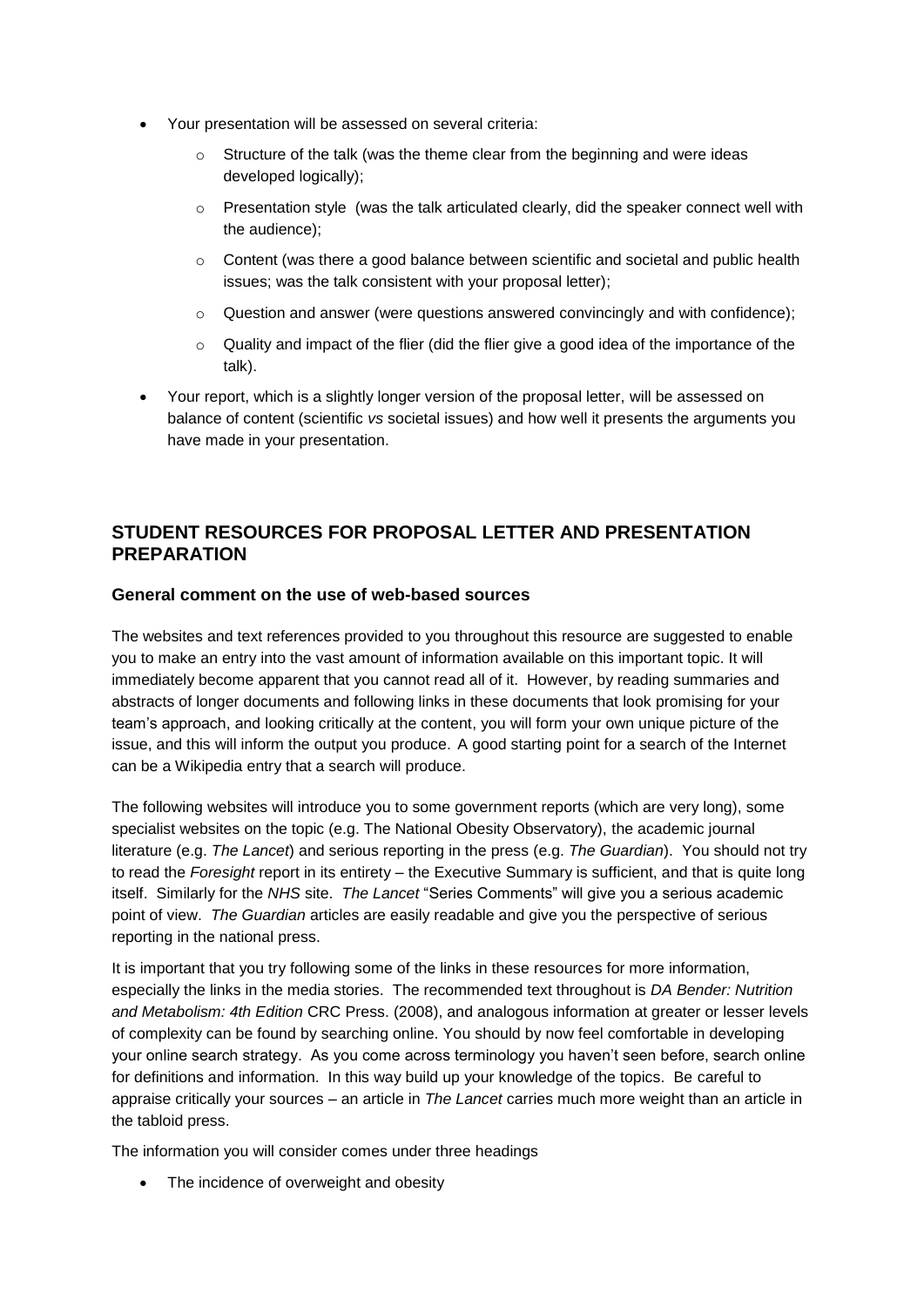- The causes and consequences of obesity
- Dietary issues and metabolic chemistry

#### **Resources for Incidence of Overweight and Obesity**

- Executive summary of the Foresight report *"Tackling Obesity..."* [http://www.bis.gov.uk/assets/foresight/docs/obesity/obesity\\_final\\_part1.pdfN](http://www.bis.gov.uk/assets/foresight/docs/obesity/obesity_final_part1.pdf)HS Statistics on Obesity at [http://www.ic.nhs.uk/webfiles/publications/003\\_Health\\_Lifestyles/opad11/Statistics\\_on\\_Obesit](http://www.ic.nhs.uk/webfiles/publications/003_Health_Lifestyles/opad11/Statistics_on_Obesity_Physical_Activity_and_Diet_England_2011_revised_Aug11.pdf) [y\\_Physical\\_Activity\\_and\\_Diet\\_England\\_2011\\_revised\\_Aug11.pdf](http://www.ic.nhs.uk/webfiles/publications/003_Health_Lifestyles/opad11/Statistics_on_Obesity_Physical_Activity_and_Diet_England_2011_revised_Aug11.pdf)
- Four "Series Comments" in the Obesity issue of *The Lancet* at [http://www.thelancet.com/series/obesity.](http://www.thelancet.com/series/obesity)To access the pdf files for these articles you need to register when prompted on the *Lancet* website. It's free.The *National Obesity Observatory* website at [http://www.NOO.org.uk/NOO\\_about\\_obesity](http://www.noo.org.uk/NOO_about_obesity)
- Articles from the national media, e.g. *The Guardian* at for example at <http://www.guardian.co.uk/society/2011/oct/10/diabetes-the-epidemic> and <http://www.guardian.co.uk/business/2012/jun/11/why-our-food-is-making-us-fat>and the BBC at [http://www.bbc.co.uk/health/physical\\_health/conditions/obesity.shtml](http://www.bbc.co.uk/health/physical_health/conditions/obesity.shtml)

- *Bender* Ch 7, and sections of Ch 6.
- The National Obesity Observatory website at [http://www.noo.org.uk/NOO\\_about\\_obesity/child\\_obesity/epidemiology](http://www.noo.org.uk/NOO_about_obesity/child_obesity/epidemiology)
- Desirable body weight. Distribution of body fat thoracic and abdominal fat as the risk factor. *Bender* p214
- A site for Body Mass Index (BMI) and desirable ranges for boys, girls, adults and the aged is [http://www.bbc.co.uk/health/treatments/healthy\\_living/your\\_weight/whatis\\_bmi.shtml](http://www.bbc.co.uk/health/treatments/healthy_living/your_weight/whatis_bmi.shtml)
- Trends in BMI (UK) (*Bender* fig 7.6).

#### **Resources for the Causes, Symptoms and Consequences of Obesity**

- Look again at the summary in the Foresight Report *"Tackling Obesities"* [Tackling Obesity](http://www.bis.gov.uk/foresight/our-work/projects/published-projects/tackling-obesities)  Note the projected increase in obesity in your geographic area and variations with region for both men and women.
- Sweetened drinks, insulin resistance, metabolic syndrome and type 2 diabetes <http://care.diabetesjournals.org/content/33/11/2477.abstract>
- BMI and mortality <http://www.nejm.org/doi/full/10.1056/NEJMoa1000367>
- The connection between childhood obesity and lifestyle, income/social class <http://pediatrics.aappublications.org/content/early/2011/06/23/peds.2011-1066.abstract>
- Children's diets [Report on children's cereal US](http://www.cerealfacts.org/media/Cereal_FACTS_Report.pdf)
- Data on weight gain among young people over the past 10 years in the above context. [Foresight Report](http://www.foresight.gov.uk/)
- Low-income dietary habits. [Obesity in Children NOO](http://www.noo.org.uk/NOO_pub)

#### **Dietary Issues and Metabolic Chemistry**

In order to provide the chemistry content for your presentation you will need to look in some detail at the metabolic chemistry of carbohydrates, fats and proteins. Your proposal letter need not go into this in detail, but your presentation must include some aspects of this. The recommended text *Nutrition and Metabolism: 4th Edition* DA Bender: CRC Press. (2008) is useful for this, but as before you will be able to accomplish your goal based on information you find using the search strategy you have established using the sites already suggested and links in them. The result of your study should

RSC | Advancing the<br>RSC | Chemical Sciences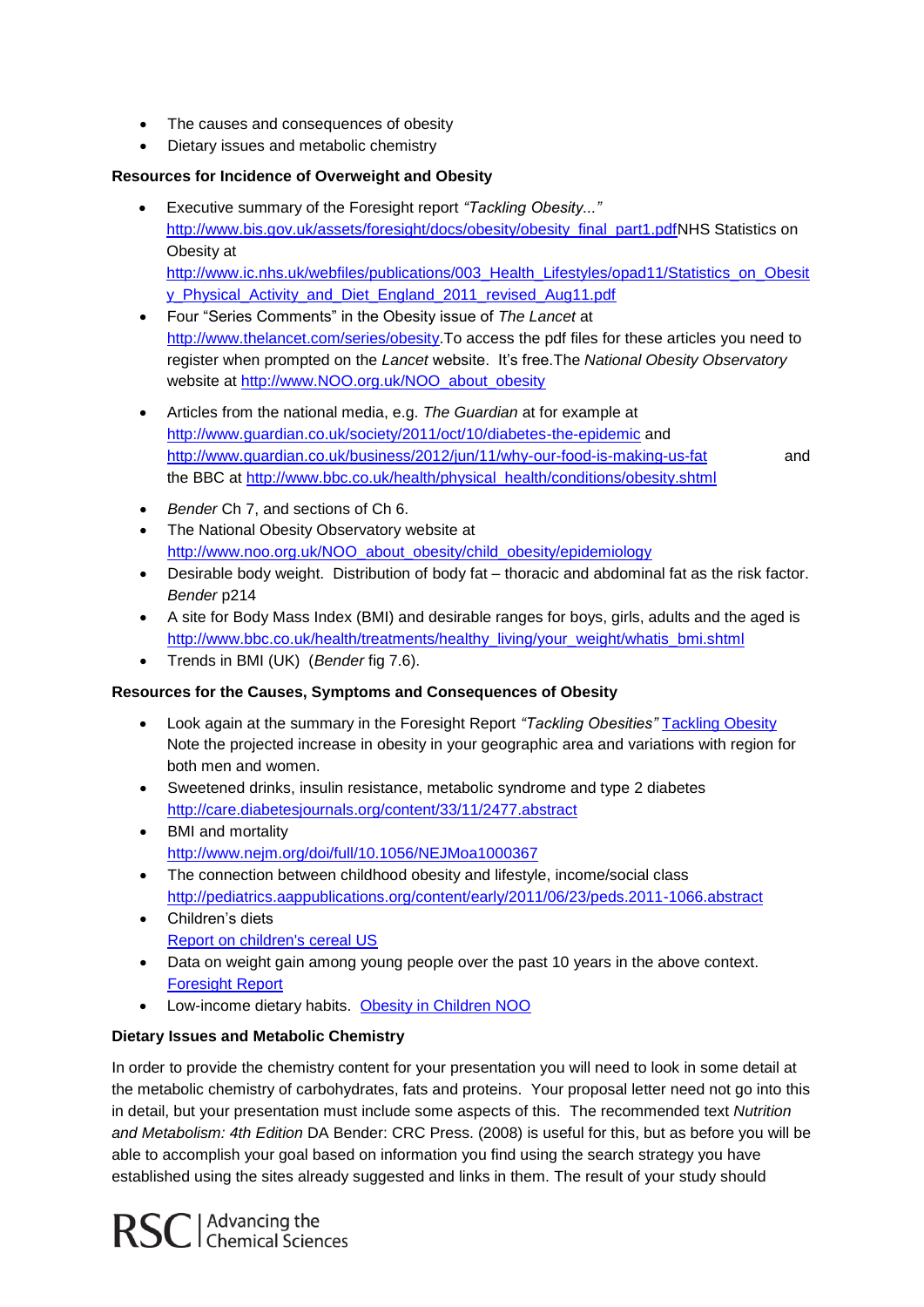enable you to focus on how the body stores metabolites, (from digestion and metabolism of carbohydrates, fats and proteins) which are excess to energetic needs, as fat deposits, the central issue in overweight and obesity. This will require a thorough understanding of these issues in order prepare a useful presentation for non-specialists. For this, you will need to familiarise yourself with:

- The energy content of food and the energy requirement or maintaining body weight
- Glycaemic index
- The balanced plate the ideal composition of a main meal
- How food components are metabolised
- How the metabolic pathways for carbohydrates, fats and proteins are interlinked
- Energy storage
- How hormones instruct the body what to do with the molecular components of digested food
- How and why fat is deposited and consumed.
- The effect of stored abdominal fat on metabolism

As your team begins to form a view of the type of content you want for your proposal letter, divide up the searches between the team members, each member being responsible for a defined aspect of the problem. Combine your findings for preparing the proposal letter, keeping in mind that your final presentation will reflect the scope you describe in the proposal letter

#### **Preparing the presentation.**

Keep to the themes and goal you developed in the proposal letter that you submitted to the Education Authority. Keep in mind the level of chemistry that you need in order to prepare the presentation you have outlined in your proposal letter. Keep in mind also the fact that you are preparing 20-minute talks. This limits the number of slides you can usefully include in the presentation to about ten. Make sure that your talk is appropriate for an audience of 16-18 year-olds who have some understanding of chemistry.

An introduction slide and a summary slide are important. A useful rule of thumb is "Tell them what you're going to tell them, then tell them, then tell them what you've told them".

Keep the amount of information on each slide to that needed for what you want to say – crowded slides are counterproductive as they make an audience tune out, especially in the age group you will be addressing. Plan on spending approximately two minutes on each slide and practice delivering the talk with your team to get the timing right.

Avoid dark and complex "artistic backgrounds" – they might appeal to you but the audience wants to see clearly the information on the slide, not to be impressed with the background. Animations should be avoided unless you are an expert.

Practice transitioning between slides so you know what the next slide is going to say.

When delivering your presentation, speak to the audience, making eye-contact, so that you are seen to be convincing and persuasive.

Avoid attempts at humour – they usually look foolish and detract from the message of your talk.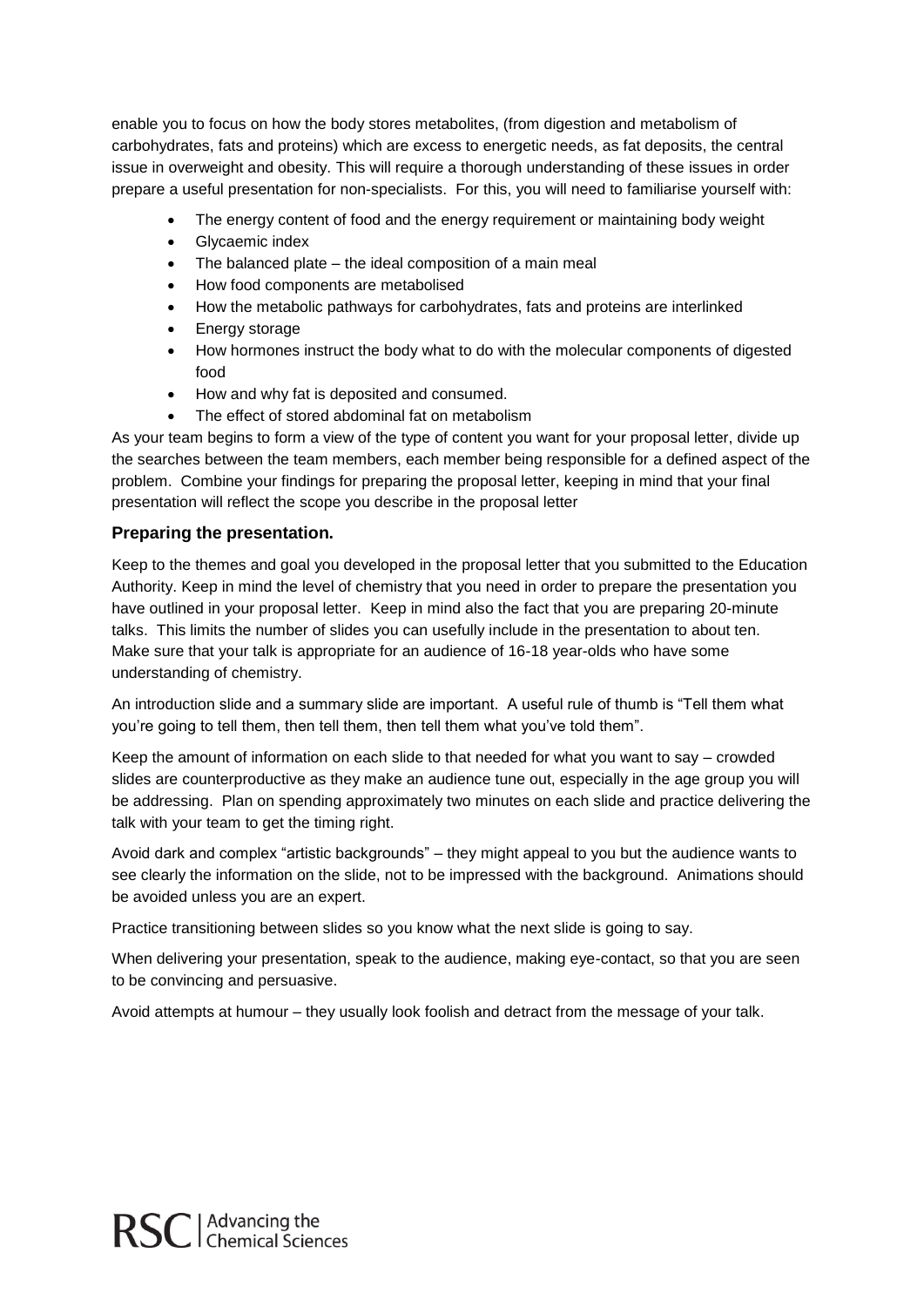# **Policy Recommendations**

During this course you will have formed opinions about what government could do to help fight the obesity epidemic. In your report you are to include some policy recommendations to government. Here a few suggestions to start you off:

- What do you think about the inclusion of fast food and soft drinks manufacturers in making government policy? [\(http://www.guardian.co.uk/politics/2010/nov/12/mcdonalds-pepsico](http://www.guardian.co.uk/politics/2010/nov/12/mcdonalds-pepsico-help-health-policy)[help-health-policy](http://www.guardian.co.uk/politics/2010/nov/12/mcdonalds-pepsico-help-health-policy))
- Should the exposure of children to junk food advertising in the media be limited?" [\(http://pediatrics.aappublications.org/content/early/2011/06/23/peds.2011-1066.full.pdf+html\)](http://pediatrics.aappublications.org/content/early/2011/06/23/peds.2011-1066.full.pdf+html)
- Would taxation of fatty and sugary food help? <http://www.guardian.co.uk/world/2011/oct/02/denmark-fat-tax-obesity>
- Food labeling [http://www.theboltonnews.co.uk/news/9856455.Food\\_labelling\\_bid\\_to\\_fight\\_obesity\\_epidemi](http://www.theboltonnews.co.uk/news/9856455.Food_labelling_bid_to_fight_obesity_epidemic/) [c/](http://www.theboltonnews.co.uk/news/9856455.Food_labelling_bid_to_fight_obesity_epidemic/)